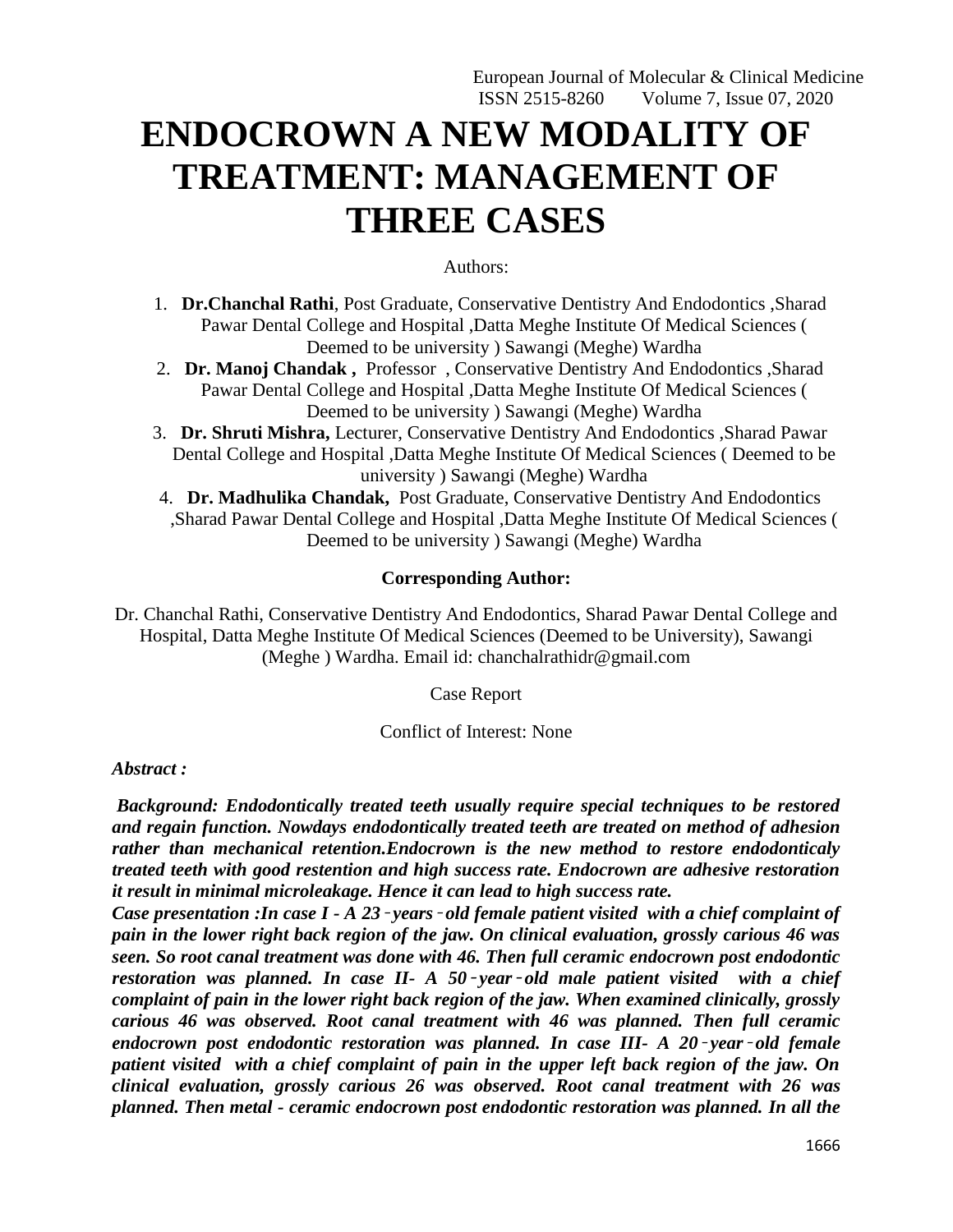European Journal of Molecular & Clinical Medicine ISSN 2515-8260 Volume 7, Issue 07, 2020

*three cases in second visit glass ionomer cement was used to block the orifices and obtain even surface without any undercuts in pulp chamber. Then endocrown preparation was done. The finished line appeared as a regular line with a sharp edge. A 1*‑ *mm gutta*‑ *percha was removed from the canals using a heated plugger. After the completion of tooth preparation impression was made with polyvinyl siloxane silicone of light and putty consistency using a double*‑*mix single*‑ *stage technique. Master cast was prepared and endocrown was fabricated in laboratory. In third visit endocrown trial was done in all the three cases and cementation was done and post cementation IOPA was taken.*

*Conclusion: Endocrown is the new treatment modality for grossly destructed endodontically treated teeth. Both metal-ceramic and zirconia endocrowns provides better retention and stability with minimal loss of tooth structure.*

*Key words: Endocrown, meta-ceramic, all ceramic , endodontically treated teeth.*

#### **Introduction:**

Endodontically treated teeth usually require special techniques to be restored and regain function. Different treatment options are available depends upon weather cuspal coverage is needed or not. Now a days endodontically treated teeth are treated on method of adhesion rather than mechanical retention(1).Caries and trauma lead to loss of structural integrity. It will ultimately lead to reducing stiffness and fracture resistance. Moisture content also lost make the tooth more brittle. Status and function of the residual dental composition should be conserved. Because it provide strength to the restoration. Occlusal cavity preparations reduce the stiffness by 20%. Mesio/disto occlusal cavity preparations reduce the stiffness by 45%.And MOD cavity preparation reduce stiffness by 63%. Endocrowns can be considered as a prosthetic treatment modality for premolars and molars with considerable loss of tooth structure(2). "Pissis was the predecessor of the endocrown technique who named it as the "mono-block porcelain technique". "In 1999,the endocrown was first introduced by Bindle and Mörmann as adhesive endodontic crowns. It was specified as entire ceramic crowns stabilised to endodontically treated posterior teeth (3). As Endocrown are adhesive restoration it result in minimal microleakage(4). Hence it can lead to high success rate. So present article discuss the three cases of grossly carious tooth managed by endocrown.

#### **Case report 1: Zirconia Endocrown**

A 23‑ years‑ old female patient visited with a chief complaint of pain in the lower right back region of the jaw. On clinical evaluation, grossly carious 46 was seen .Radiographic evaluation shows caries involving pulp.Pulp vitality test was done using electric pulp testing. No response seen with 46 suggestive of nonvital teeth. So diagnosis was chronic irreversible pulpitis with 46.Root canal treatment was planned followed by endocrown.

#### **Procedure:**

Step I:

Endodontic treatment was finalized in single visit with 46.Access opening ,BMP and obturation was done with 46.As crown height was less i:e 3mm .So full ceramic endocrown was planned.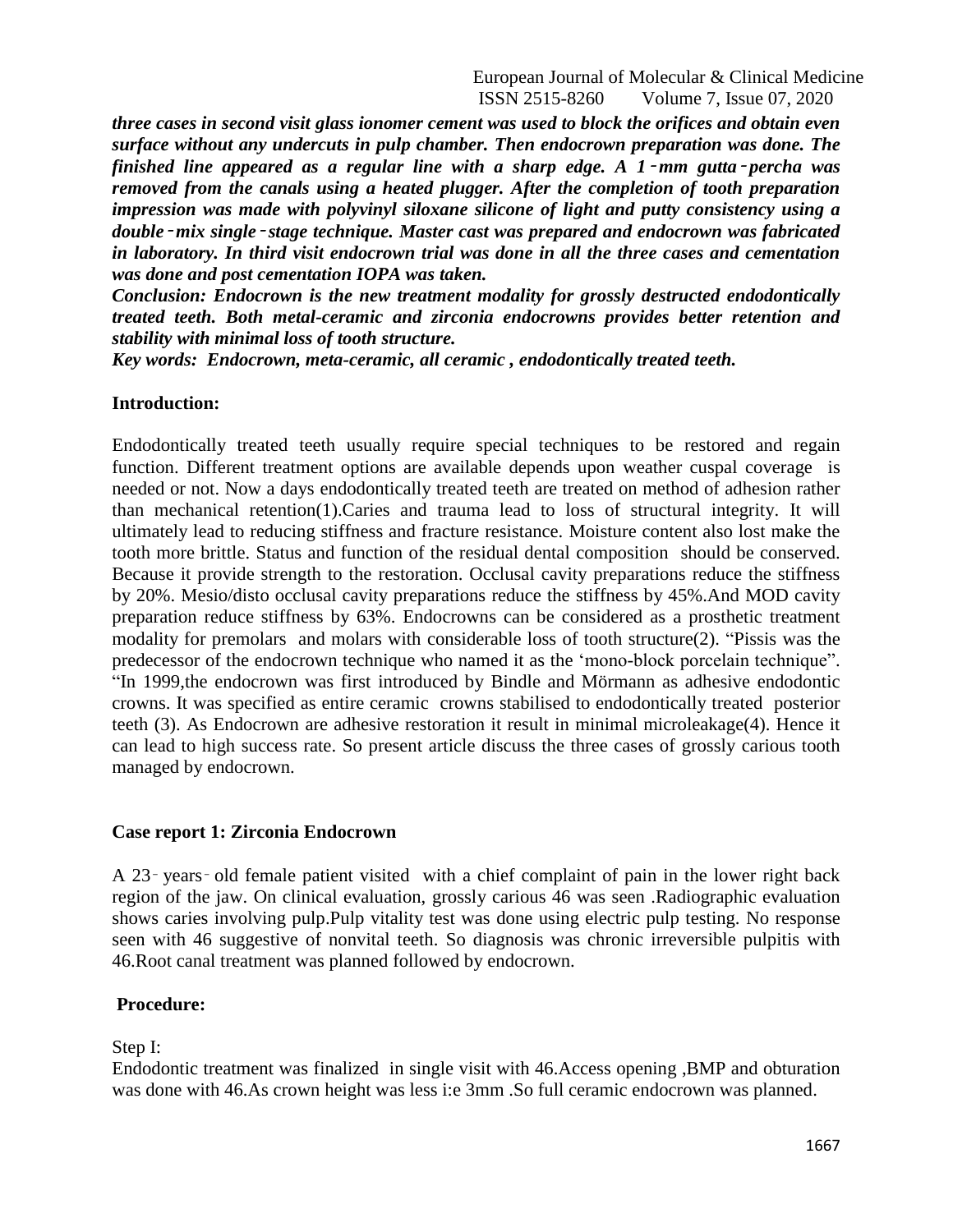Step II :

In next visit glass ionomer cement was used to block the orifices and obtain even surface without any undercuts in pulp chamber.Then holding wheel bur parallel to the occlusal surface ,occlusal reduction was done. This ensured a flat surface and also determined the precise position of cervical margin. Axial preparation with tapered bur help to remove the undercut from the access cavity. Cervical band was polished with polishing bur to produce flat and polished surface, thereby providing a cervical butt angle joint. The finished line appeared as a regular line with a sharp edge. A 1– mm gutta– percha was removed from the canals using a heated plugger.

After the completion of tooth preparation impression was made with polyvinyl siloxane silicone of light and putty consistency using a double‑ mix single‑ stage technique. For Full ceramic endocrown , shade was selected which was B2.Endocrown was fabricated using CAD-CAM technology.

Step III: Try in of endocrown was done to check occlusal and proximal conracts. After complete adjustment finishing and polishing was done by sending endocrown to the laboratory.

The finished and polished endocrown was seated onto the master cast to verify its marginal fit and accuracy before luting intraorally. Then inner layer of the endocrown was etched with hydrofluoric acid. Then washed out with water, and air dried with three way syringe. Then silane coupling agent was coated and air dried. Phosphoric acid was coated on to the tooth surface for 20 seconds . Then it was washed and dried. Then adhesive was applied and cured for 20 sec.

A fine coating of a dual polymerizing resin(Callibra) was put on to the endocrown and then was placed into the tooth. Cured for 30 sec. Post cementation radiographic view showed appropriate seating of the crown. Follow–up visits were scheduled at 1, 3 and 6 months intervals.



Fig- a- preoperative IOPA with 46 Fig b- GIC in pulpal chamber Fig - c Polyvinyl siloxane

impression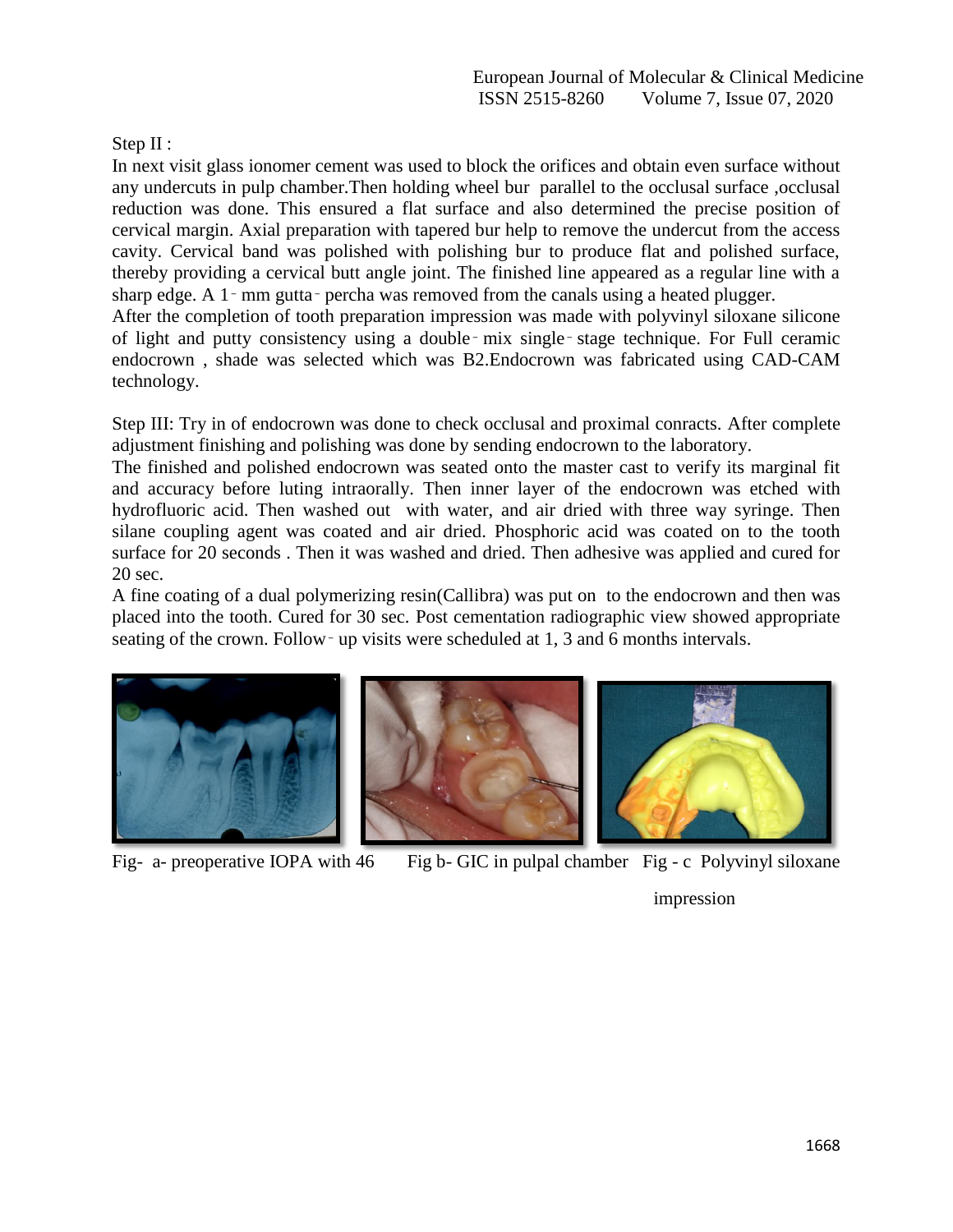







Fig -d - ENDOCROWN Fig - e Endocrown on cast Fig - f OCCLUSION





Fig-  $g$  – Digital radiograph after endocrown cementation Fig h- 6 month follow up

# **Case report 2: Zirconia Endocrown**

A 50‑ year‑ old male patient visited with a chief complaint of pain in the lower right back region of the jaw. When examined clinically, grossly carious 46 was observed. Also history of night pain. Radiographic evaluation shows caries involving pulp. Pulp vitality test was done using electric pulp testing. So diagnosis was chronic irreversible pulpitis with 46. Root canal treatment was planned followed by endocrown.

Procedure :Same procedure was followed as in Case 1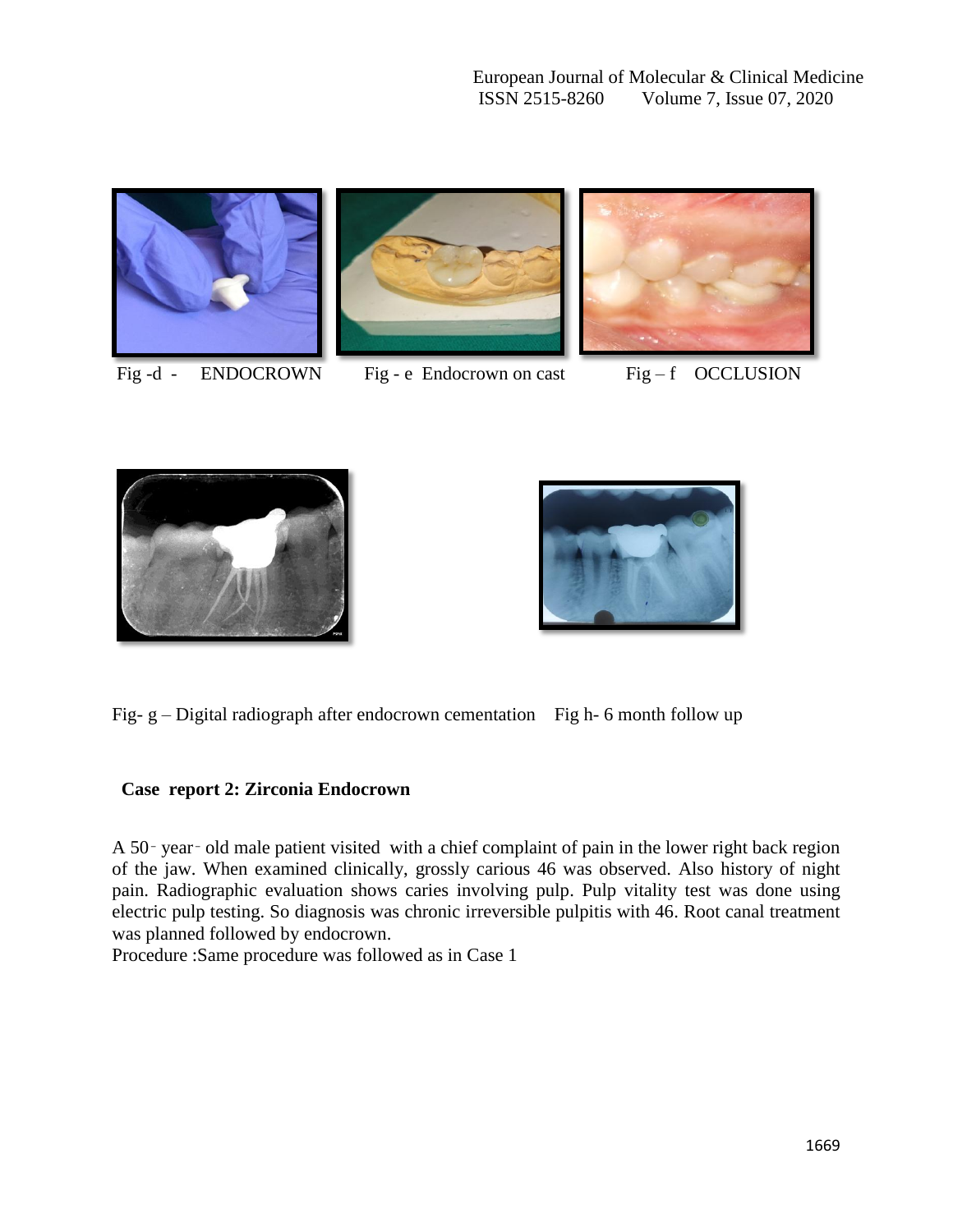European Journal of Molecular & Clinical Medicine<br>ISSN 2515-8260 Volume 7, Issue 07, 2020 Volume 7, Issue 07, 2020



Fig 1- Access opening with 46



Fig 2- After Obturation Fig 3- After crown preparation Fig 4-Lateral view after





Fig 5- Rubber base Impression Fig 6- Master cast Fig 7- Endocrown





Fig 8- Occlusal view after cementation Fig 9- Lateral view Fig 10 Digital radiograph after cementaion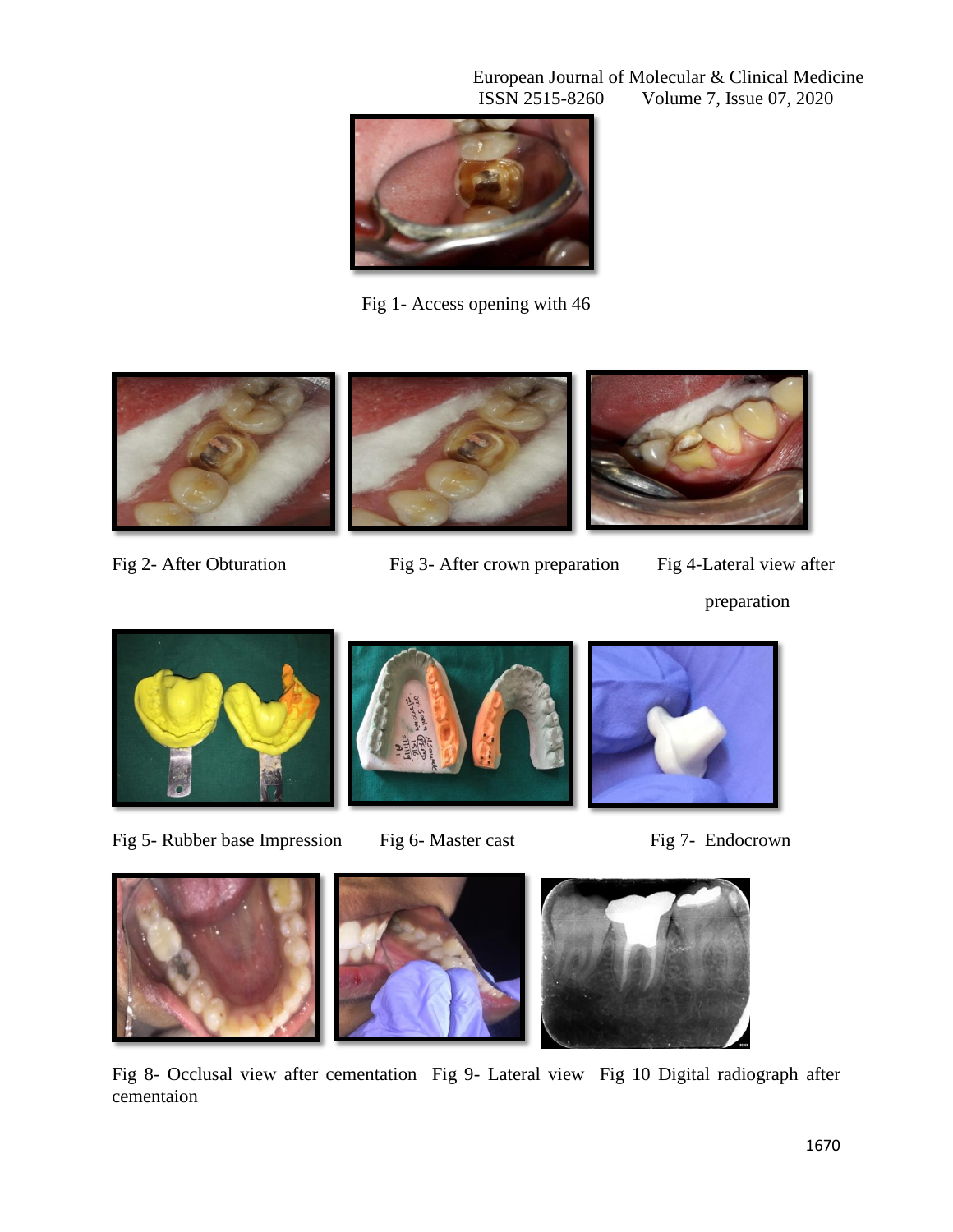## **Case report 3:Metal-Ceramic Endocrown**

A 20‑ year‑ old female patient visited with a chief complaint of pain in the upper left back region of the jaw. On clinical evaluation, grossly carious 26 was observed. Also history of night pain. Radiographic evaluation shows caries involving pulp. Pulp vitality test was done using electric pulp testing. So diagnosis was chronic irreversible pulpitis with 46. Root canal treatment was planned followed by endocrown.

Procedure: Same procedure was followed as in case 1 and case 2 .Only difference was that in this case, gingivectomy was done as palatal height was too less for retention of endocrown. In this case Porcelain fused metal endocrown was given to the patient .



Fig  $1$  – Preoperative radiograph with  $26$  Fig 2-occlusal photograph



and condensed with heated plugger.

Fig 3- 1 mm gutta percha removed Fig 4- Gic placed &gingival retraction cord placed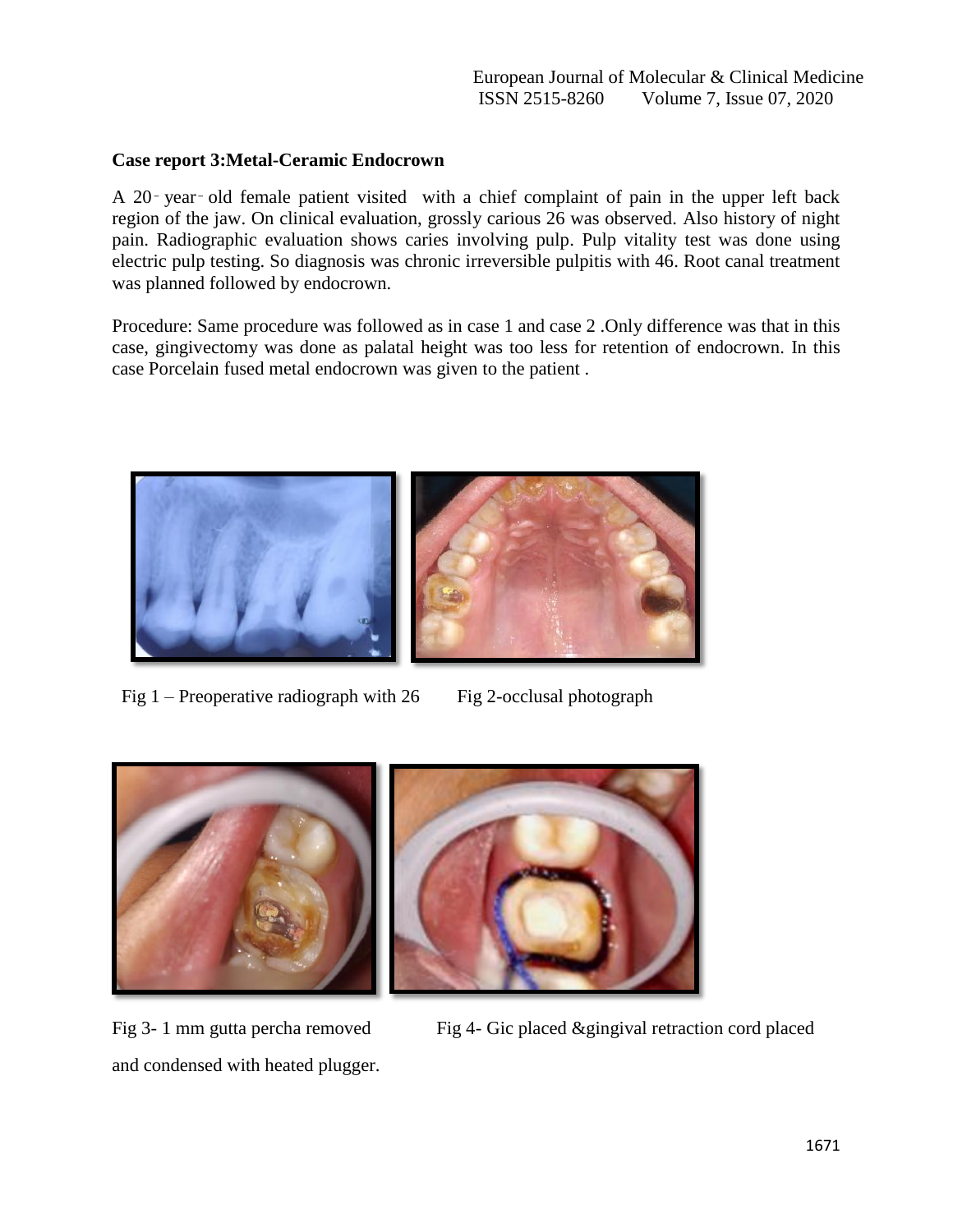European Journal of Molecular & Clinical Medicine<br>ISSN 2515-8260 Volume 7, Issue 07, 2020 Volume 7, Issue 07, 2020



Fig 5- Impression Fig 6- Master cast



Fig 7- PFM endocrown Fig 8- Endocrown cementation – Occlusal view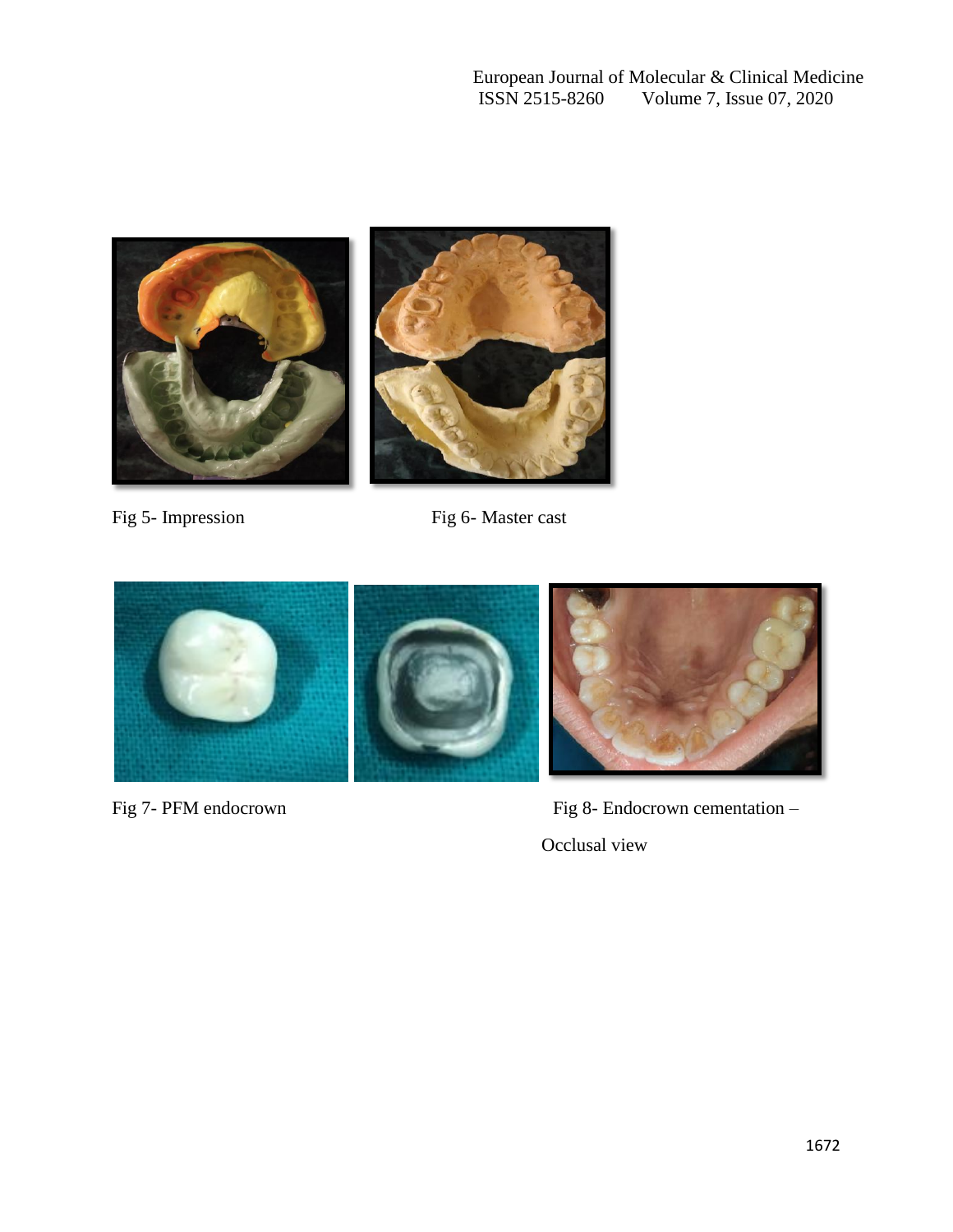



Fig 9- Lateral view Fig 10- Radiograph after cementation

# **Discussion-**

Restoration of molars with large amount of coronal tissue loss is a for dental personnel. It require careful treatment planning. Therefore dentist should decide best treatment option for increasing the life of restored molars(5,6,7). Endo crown has several advantages compared to posts and cores and crowns. They are easy to prepare and easy to apply , require less chair side time , less visits. Esthetic properties are also excellent(3).They are indicated in endodontically treated teeth with low crown height with suitable pulpal chamber depth. Also indicated in case of narrow or calcified canals where post are contraindicated.(3) Earlier endocrown was made using alumina or silica based ceramic.. Because they provide the advantage like surface modification. It become achieved with the use of hydrofluoric acid or air-abrasion.It also help to improve their adhesion to dental tissue. According to the studies glass ceramics reinforced with leucite or lithium disilicate is the better choice for preparing the endocrown. As it possess more flexural strength than feldspathic glass ceramics and resin composite. They are capable to resist the masticatory  $load(6)$ 

The endocrown are suitable for all molars, specially in those with minimal crown height. But it is not recommended if the pulpal chamber depth is less than 3mm(6). Also not given in cases where cervical margin is less than 2mm.The main aim of the preparation is to achieve broad stable surface which resists to the compressive forces created more in molars(8,9,10).The preparation of crown surface is long axis to the occlusal plane. It is to provide stress resistance along the major axis of the tooth(6). The stress generated with endocrowns were lesser compared to prosthetic crowns .

Due to the evolution of adhesive cementation system, necessity of mechanical preparation with retentive feature given in the crowns has reduced . The pulpal chamber cavity also gives retention and stability. They are trapezoidal shape in mandibular molars. Whereas triangular shape in maxillary molars. It will provide stability (3). "In 2018, Dartora et al. have studied the biomechanical behavior of endodontically treated teeth restored using vrious extensions of endocrowns within the pulp chamber"; it has demonstrated that larger extension of endocrowns exhibit good mechanical performance(4). Study carry out by "Skalskyi et al 2018 Compared the fracture resistance of various restorative materials used in endocrown restorations". It has concluded that the mechanical property of the restorative materials in the tooth restorations